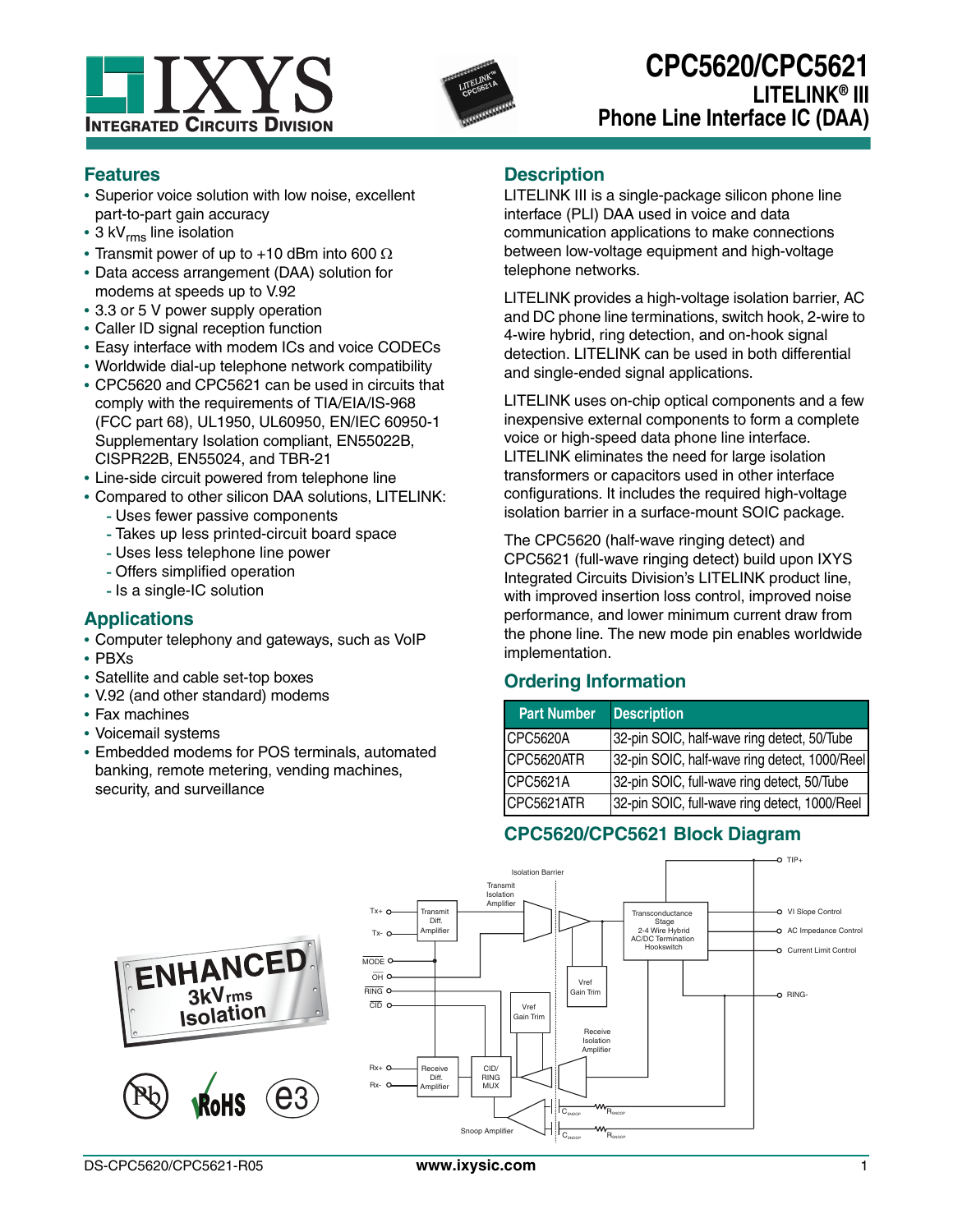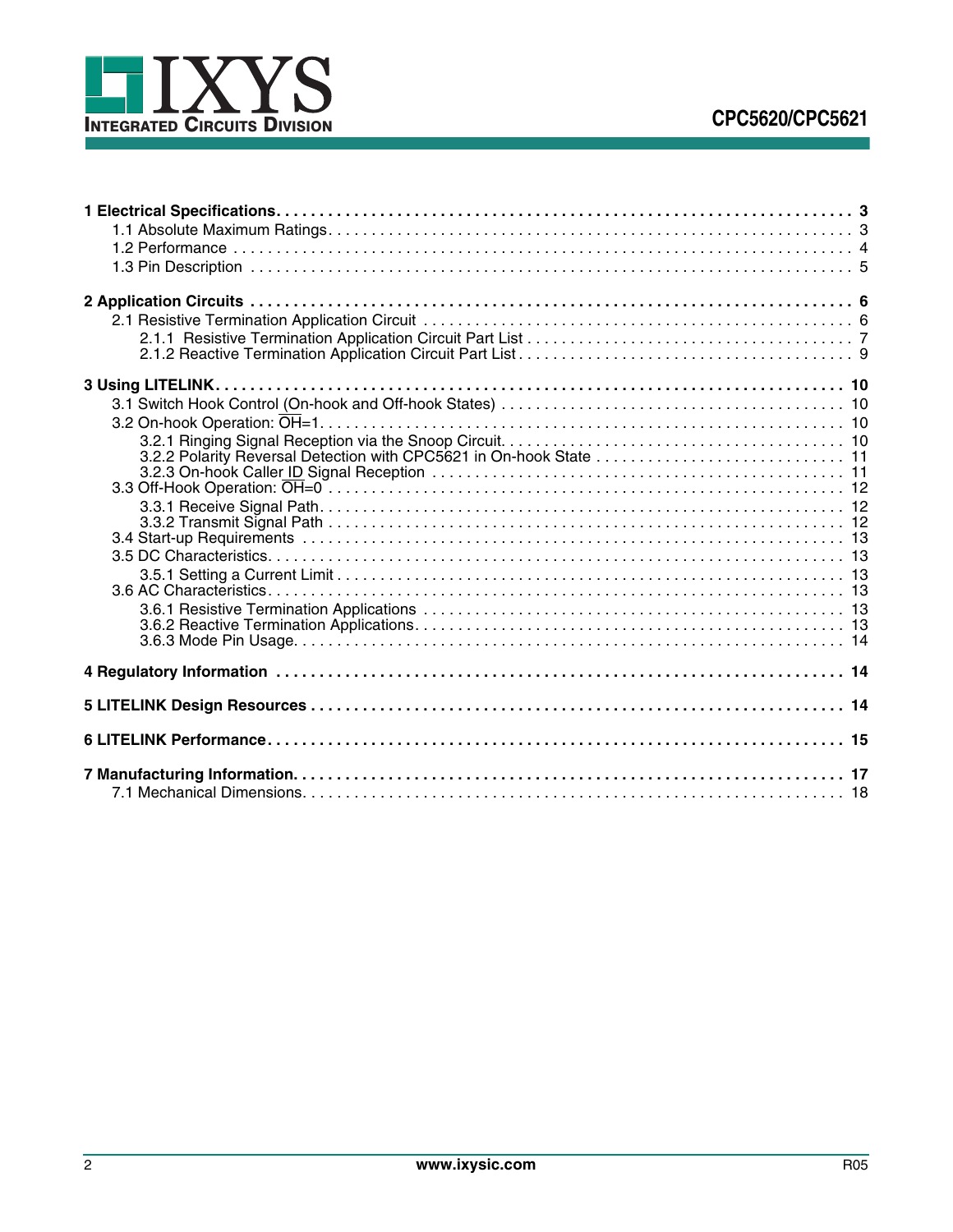

# <span id="page-2-0"></span>**1. Electrical Specifications**

<span id="page-2-1"></span>

|  |  | <b>1.1 Absolute Maximum Ratings</b> |  |
|--|--|-------------------------------------|--|
|--|--|-------------------------------------|--|

| <b>Parameter</b>                                               | <b>Minimum</b> | <b>Maximum</b> | <b>Unit</b> |
|----------------------------------------------------------------|----------------|----------------|-------------|
| $V_{DD}$                                                       | $-0.3$         | 6              | ٧           |
| Logic Inputs                                                   | -0.3           | $V_{DD}$ + 0.3 | V           |
| Continuous Tip to Ring<br>Current ( $R_{ZDC}$ = 5.2 $\Omega$ ) |                | 150            | mA          |
| <b>Total Package Power</b><br>Dissipation                      |                |                | W           |
| <b>Isolation Voltage</b>                                       |                | 3000           | $V_{rms}$   |
| Operating temperature                                          | -40            | +85            | °C          |
| Storage temperature                                            | -40            | $+125$         | °C          |

*Absolute maximum ratings are stress ratings. Stresses in excess of these ratings can cause permanent damage to the device. Functional operation of the device at conditions beyond those indicated in the operational sections of this data sheet is not implied.*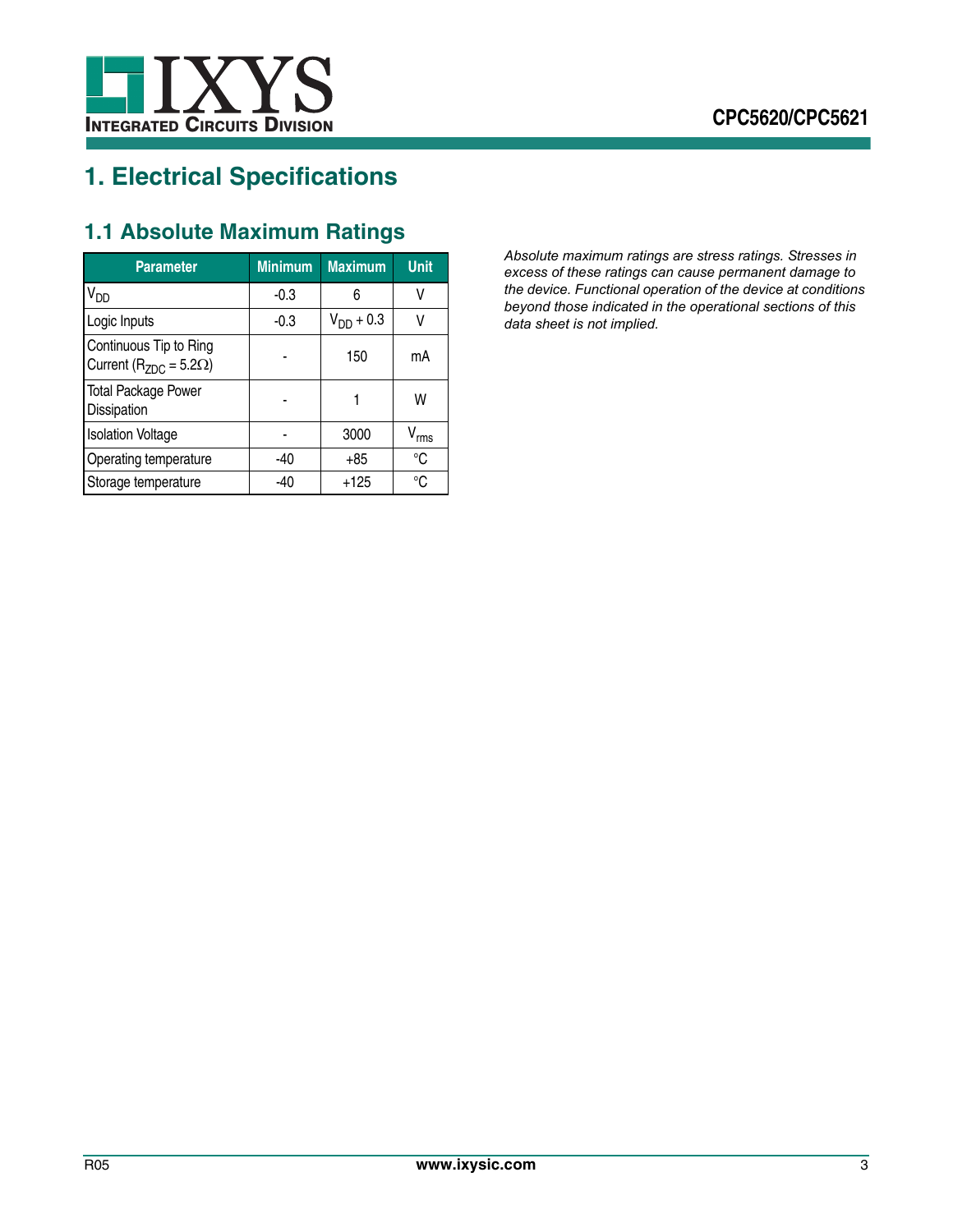

# <span id="page-3-0"></span>**1.2 Performance**

| <b>Parameter</b>                              | <b>Minimum</b> | <b>Typical</b>               | <b>Maximum</b>           | <b>Unit</b>     | <b>Conditions</b>                                                                                                                                              |
|-----------------------------------------------|----------------|------------------------------|--------------------------|-----------------|----------------------------------------------------------------------------------------------------------------------------------------------------------------|
| <b>DC Characteristics</b>                     |                |                              |                          |                 |                                                                                                                                                                |
| Operating Voltage V <sub>DD</sub>             | 3.0            |                              | 5.50                     | V               | Low-voltage side                                                                                                                                               |
| Operating Current I <sub>DD</sub>             | ä,             | 9                            | 13                       | mA              | Low-voltage side                                                                                                                                               |
| Operating Voltage V <sub>DDL</sub>            | 2.8            |                              | 3.2                      | V               | Line side, derived from tip and ring                                                                                                                           |
| Operating Current I <sub>DDI</sub>            |                | 7                            | 8                        | mA              | Line side, drawn from tip and ring while off-hook                                                                                                              |
| <b>On-hook Characteristics</b>                |                |                              |                          |                 |                                                                                                                                                                |
| Metallic DC Resistance                        | 10             | ä,                           | ä,                       | $M\Omega$       | Tip to ring, 100 $V_{DC}$ applied                                                                                                                              |
| Longitudinal DC Resistance                    | 10             | ä,                           | ä,                       | $M\Omega$       | 150 V <sub>DC</sub> applied from tip and ring to Earth ground                                                                                                  |
| <b>Ringing Signal Detect Level</b>            | 5              |                              |                          | $V_{rms}$       | 68 Hz ring signal applied tip to ring                                                                                                                          |
| <b>Ringing Signal Detect Level</b>            | 28             | ٠                            | ٠                        | $V_{rms}$       | 15 Hz ring signal applied tip to ring                                                                                                                          |
| Snoop Circuit Frequency Response              | 166            |                              | >4000                    | Hz              | -3 dB corner frequency @ 166 Hz, in IXYS Integrated<br>Circuits Division application circuit                                                                   |
| Snoop Circuit CMRR <sup>1</sup>               | ÷              | 40                           | L,                       | dB              | 120 V <sub>rms</sub> 60 Hz common-mode signal across tip and ring                                                                                              |
| <b>Ringer Equivalence</b>                     |                | 0.1B                         | $\blacksquare$           | <b>REN</b>      |                                                                                                                                                                |
| Longitudinal Balance <sup>1</sup>             | 60             |                              |                          | dB              | Per FCC part 68                                                                                                                                                |
| <b>Off-Hook Characteristics</b>               |                |                              |                          |                 |                                                                                                                                                                |
| AC Impedance                                  | $\blacksquare$ | 600                          | $\blacksquare$           | Ω               | Tip to ring, using resistive termination application circuit                                                                                                   |
| Longitudinal Balance                          | 40             |                              | $\overline{\phantom{a}}$ | dB              | Per FCC part 68                                                                                                                                                |
| <b>Return Loss</b>                            | ÷,             | 26                           | $\blacksquare$           | dB              | Into 600Ω at 1800 Hz                                                                                                                                           |
| <b>Transmit and Receive Characteristics</b>   |                |                              |                          |                 |                                                                                                                                                                |
| Frequency Response                            | 30             | $\qquad \qquad \blacksquare$ | 4000                     | Hz              | -3 dB corner frequency 30 Hz                                                                                                                                   |
| <b>Transhybrid Loss</b>                       |                | 36                           |                          | dB              | Into 600 $\Omega$ at 1800 Hz, with C18 in the resistive<br>termination application circuit                                                                     |
| Transmit and Receive Insertion Loss           | -0.4           | 0                            | 0.4                      | dB              | 30 Hz to 4 kHz, for resistive termination application<br>circuit with MODE de-asserted and for reactive<br>termination application circuit with MODE asserted. |
| Average In-band Noise                         | $\blacksquare$ | $-126$                       | $\blacksquare$           | dBm/Hz          | 4 kHz flat bandwidth                                                                                                                                           |
| Harmonic Distortion                           | $\overline{a}$ | $-80$                        | $\overline{\phantom{a}}$ | dB              | -3 dBm, 600 Hz, 2 <sup>nd</sup> harmonic                                                                                                                       |
| <b>Transmit Level</b>                         |                |                              | 2.2                      | $V_{P-P}$       | Single-tone sine wave. Or 0 dBm into $600\Omega$                                                                                                               |
| Receive Level                                 |                |                              | 2.2                      | $V_{P-P}$       | Single-tone sine wave. Or 0 dBm into $600\Omega$                                                                                                               |
| RX+/RX- Output Drive Current                  | ٠              | $\blacksquare$               | 0.5                      | mA              | Sink and source                                                                                                                                                |
| TX+/TX- Input Impedance                       | 60             | 90                           | 120                      | kΩ              |                                                                                                                                                                |
| <b>Isolation Characteristics</b>              |                |                              |                          |                 |                                                                                                                                                                |
| <b>Isolation Voltage</b>                      | 3000           |                              | -                        | $\rm V_{rms}$   | Line side to low-voltage side, one minute duration                                                                                                             |
| Surge Rise Time                               | 2000           | $\blacksquare$               | $\blacksquare$           | $V/\mu S$       | No damage via tip and ring                                                                                                                                     |
| <b>MODE, OH, and CID Control Logic Inputs</b> |                |                              |                          |                 |                                                                                                                                                                |
| Input Low Voltage                             | ä,             | $\blacksquare$               | 0.8                      | $V_{IL}$        |                                                                                                                                                                |
| Input High Voltage                            | 2.0            |                              |                          | $V_{\text{IH}}$ |                                                                                                                                                                |
| High Level Input Current                      | ٠              | $\overline{\phantom{a}}$     | $-120$                   | μA              | $V_{IN} \leq V_{DD}$                                                                                                                                           |
| Low Level Input Current                       | $\blacksquare$ | $\overline{a}$               | $-120$                   | μA              | $V_{IN} = GND$                                                                                                                                                 |
| <b>RING Output Logic Levels</b>               |                |                              |                          |                 |                                                                                                                                                                |
| Output High Voltage                           | $V_{DD}$ -0.4  |                              |                          | V               | $I_{OUT} = -400 \mu A$                                                                                                                                         |
| Output Low Voltage                            |                | ä,                           | 0.4                      | V               | $I_{\text{OUT}} = 1$ mA                                                                                                                                        |
|                                               |                |                              |                          |                 | Specifications subject to change without notice. All performance characteristics based on the use of IXYS Integrated Circuits Division application circuits.   |

Specifications subject to change without notice. All performance characteristics based on the use of IXYS Integrated Circuits Division application circuits.<br>Functional operation of the device at conditions beyond those spe *1) This parameter is layout and component tolerance dependent.*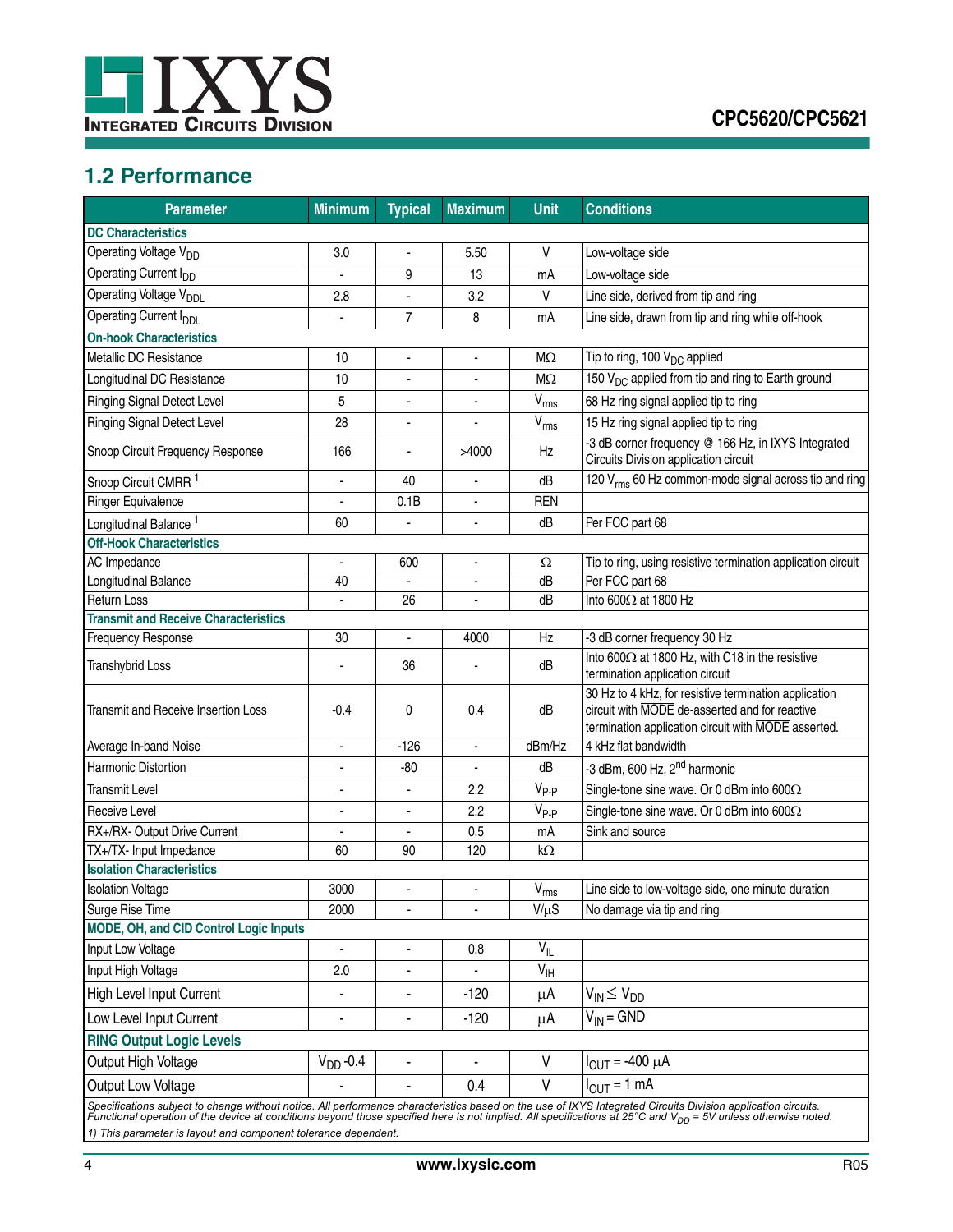

# <span id="page-4-0"></span>**1.3 Pin Description**

| Pin            | <b>Name</b>                       | <b>Function</b>                                                                                                           |
|----------------|-----------------------------------|---------------------------------------------------------------------------------------------------------------------------|
| 1              | <b>VDD</b>                        | Low-voltage (CPE) side power supply                                                                                       |
| $\overline{c}$ | <b>TXSM</b>                       | Transmit summing junction                                                                                                 |
| 3              | TX-                               | Negative differential transmit signal to DAA<br>from low-voltage side                                                     |
| 4              | TX+                               | Positive differential transmit signal to DAA from<br>low-voltage side                                                     |
| 5              | TX                                | Transmit differential amplifier output                                                                                    |
| 6              | <b>MODE</b>                       | When asserted low, changes gain of TX path<br>(-7 dB) and RX path (+7 dB) to accommodate<br>reactive termination networks |
| 7              | <b>GND</b>                        | Low-voltage (CPE) side analog ground                                                                                      |
| 8              | $\overline{\overline{\text{OH}}}$ | Assert logic low for off-hook operation                                                                                   |
| 9              | <b>RING</b>                       | <b>Ringing Detect Output</b>                                                                                              |
| 10             | CD                                | Assert logic low while on hook to allow CID<br>information to be passed to the RX+ and RX-<br>output pins.                |
| 11             | RX-                               | Negative differential analog signal received<br>from the telephone line. Must be AC coupled<br>with $0.1 \mu F$ .         |
| 12             | $RX+$                             | Positive differential analog signal received from<br>the telephone line. Must be AC coupled with<br>$0.1 \mu F$           |
| 13             | SNP+                              | Positive differential snoop input                                                                                         |
| 14             | SNP-                              | Negative differential snoop input                                                                                         |
| 15             | <b>RXF</b>                        | Receive photodiode amplifier output                                                                                       |
| 16             | <b>RX</b>                         | Receive photodiode summing junction                                                                                       |
| 17             | <b>VDDL</b>                       | Power supply for line side, regulated from tip<br>and ring.                                                               |
| 18             | <b>RXS</b>                        | Receive isolation amp summing junction                                                                                    |
| 19             | <b>RPB</b>                        | Receive LED pre-bias current set                                                                                          |
| 20             | BR-                               | Bridge rectifier return                                                                                                   |
| 21             | ZDC                               | Electronic inductor DCR/current limit                                                                                     |
| 22             | DCS <sub>2</sub>                  | DC feedback output                                                                                                        |
| 23             | DCS1                              | V to I slope control                                                                                                      |
| 24             | <b>NTF</b>                        | Network amplifier feedback                                                                                                |
| 25             | <b>GAT</b>                        | External MOSFET gate control                                                                                              |
| 26             | <b>NTS</b>                        | Receive signal input                                                                                                      |
| 27             | BR-                               | Bridge rectifier return                                                                                                   |
| 28             | <b>TXSL</b>                       | Transmit photodiode summing junction                                                                                      |
| 29             | ZNT                               | Receiver impedance set                                                                                                    |
| 30             | <b>ZTX</b>                        | Transmit transconductance gain set                                                                                        |
| 31             | <b>TXF</b>                        | Transmit photodiode amplifier output                                                                                      |
| 32             | REFL                              | 1.25 V <sub>DC</sub> reference                                                                                            |

## **Figure 1. Pinout**

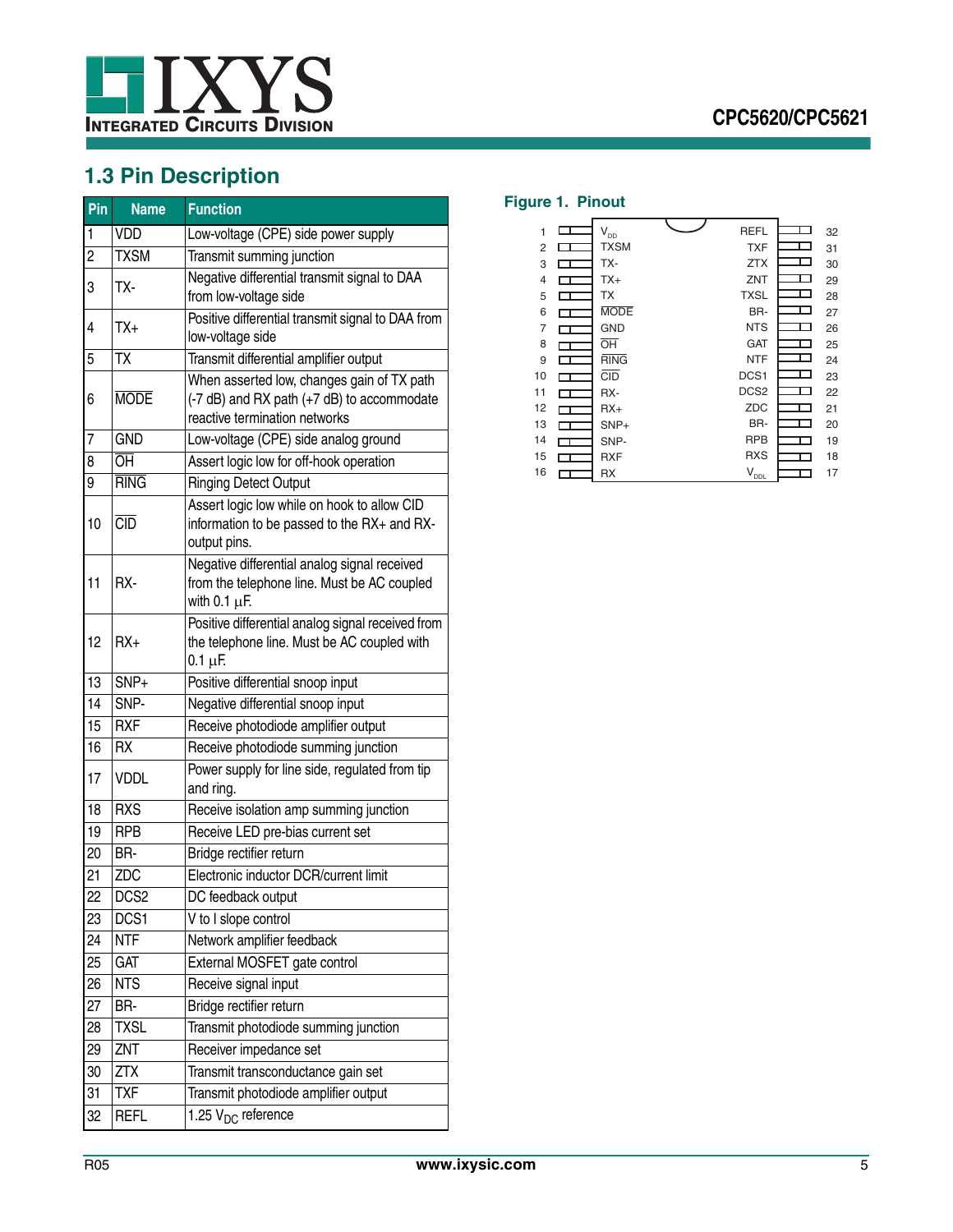

# <span id="page-5-0"></span>**2. Application Circuits**

LITELINK can be used with telephone networks worldwide. Some public telephone networks, notably in North America and Japan require resistive line termination. Other telephone networks, as in Europe and elsewhere, require a reactive line termination.

The application circuits below address both line termination models. The reactive termination application circuit **[\(see Figure 3 on page 8\)](#page-7-0)** describes the TBR-21 implementation. This circuit can be adapted easily for other reactive termination needs.

# <span id="page-5-1"></span>**2.1 Resistive Termination Application Circuit**

<span id="page-5-2"></span>



All resistors are 1%. Capacitor values are in Farads.

<sup>1</sup>This design was tested and found to comply with FCC Part 68 with this *Sidactor. Other compliance requirements may require a different part. <sup>2</sup>Higher-noise power supplies may require substitution of a 220 μH inductor, Toko 380HB-2215 or similar. See the Power Quality section of IXYS Integrated Circuits Division application note AN-146, [Guidelines for](http://www.clare.com/home/PDFs.nsf/www/an-146.pdf/$File/an-146.pdf)  [Effective LITELINK Designs](http://www.clare.com/home/PDFs.nsf/www/an-146.pdf/$File/an-146.pdf) for more information.*

*³Optional for enhanced transhybrid loss.*

*4Use voltage ratings based on the isolation requirements of your application.*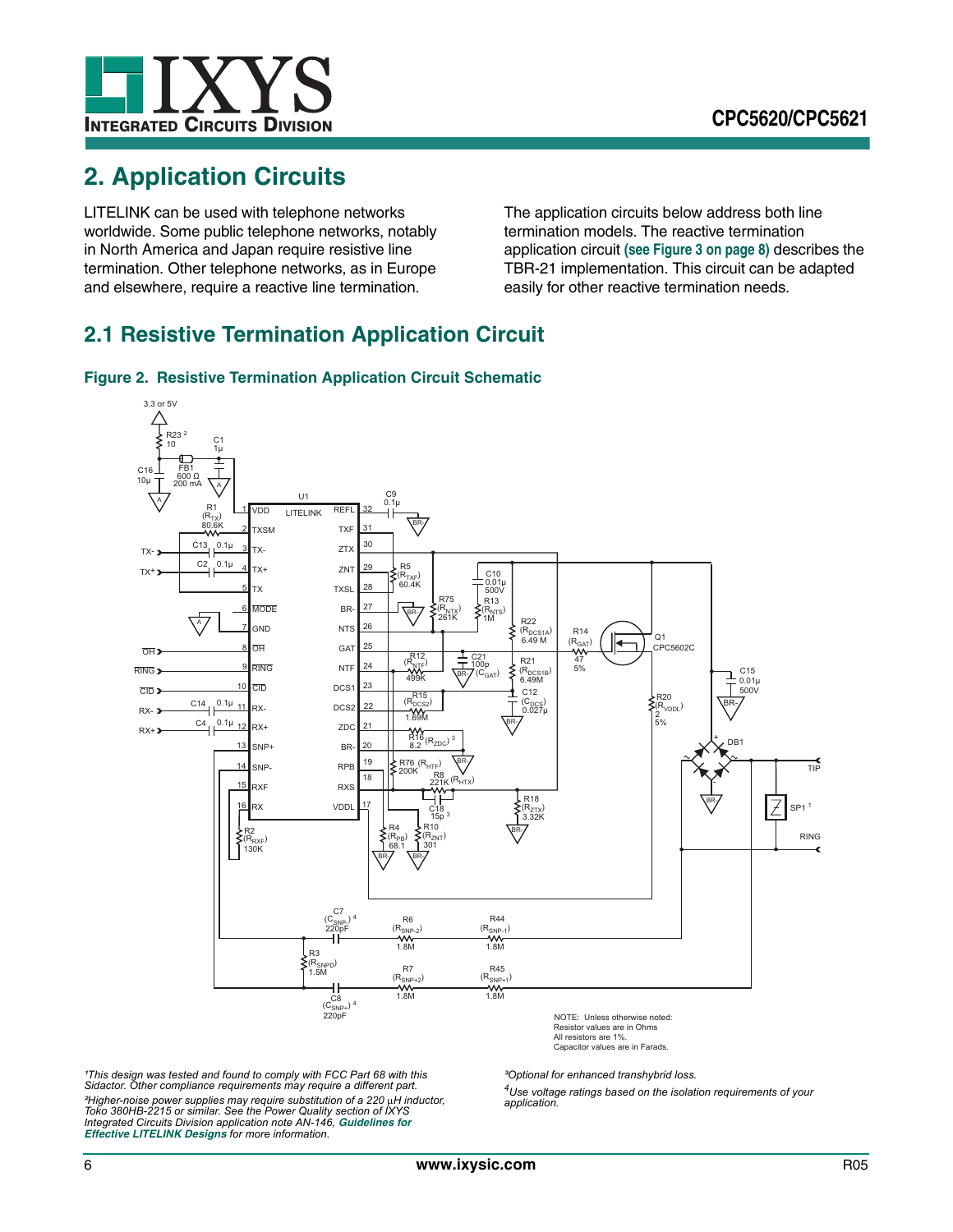![](_page_6_Picture_0.jpeg)

# <span id="page-6-0"></span>**2.1.1 Resistive Termination Application Circuit Part List**

| <b>Quantity</b> | <b>Reference Designator</b>                                                                                | <b>Description</b>                                                                                                                                                        | <b>Supplier(s)</b>                             |
|-----------------|------------------------------------------------------------------------------------------------------------|---------------------------------------------------------------------------------------------------------------------------------------------------------------------------|------------------------------------------------|
| 1               | C1                                                                                                         | $1 \mu F$ , 16 V, $\pm 10\%$                                                                                                                                              |                                                |
| 5               | C2, C4, C9, C13, C14                                                                                       | $0.1 \mu F$ , 16 V, $\pm 10\%$                                                                                                                                            |                                                |
| 2               | C7, C8 <sup>1</sup>                                                                                        | 220 pF, ±5%                                                                                                                                                               |                                                |
| $\overline{2}$  | C10, C15                                                                                                   | $0.01 \mu F$ , 500 V, ±10%                                                                                                                                                | AVX, Murata, Novacap, Panasonic,               |
| 1               | C12                                                                                                        | $0.027 \mu F$ , 16 V, ±10%                                                                                                                                                | SMEC, Tecate, etc.                             |
| 1               | C16                                                                                                        | 10 µF, 16 V, ±10%                                                                                                                                                         |                                                |
|                 | C18 (optional)                                                                                             | 15 pF, 16 V, ±10%                                                                                                                                                         |                                                |
|                 | C <sub>21</sub>                                                                                            | 100 pF, 16 V, 10%                                                                                                                                                         |                                                |
|                 | R <sub>1</sub>                                                                                             | 80.6 kΩ, 1/16 W, ±1%                                                                                                                                                      |                                                |
| 1               | R <sub>2</sub>                                                                                             | 130 kΩ, 1/16 W, ±1%                                                                                                                                                       |                                                |
| $\overline{1}$  | R <sub>3</sub>                                                                                             | $1.5 M\Omega, 1/16 W, ±1%$                                                                                                                                                |                                                |
| 1               | R <sub>4</sub>                                                                                             | $68.1 \Omega$ , 1/16 W, $\pm 1\%$                                                                                                                                         |                                                |
| 1               | R <sub>5</sub>                                                                                             | 60.4 k $\Omega$ , 1/16 W, ±1%                                                                                                                                             |                                                |
| 4               | R6, R7, R44, R45 <sup>2</sup>                                                                              | 1.8 M $\Omega$ , 1/10 W, ±1%                                                                                                                                              |                                                |
| 1               | R <sub>8</sub>                                                                                             | 221 kΩ, 1/16 W, ±1%                                                                                                                                                       |                                                |
|                 | R <sub>10</sub>                                                                                            | $301 \Omega$ , $1/16 W$ , $\pm 1\%$                                                                                                                                       |                                                |
|                 | $\overline{R12}$                                                                                           | 499 kΩ, 1/16 W, ±1%                                                                                                                                                       |                                                |
|                 | R13                                                                                                        | $1 M\Omega$ , $1/16 W$ , $\pm 1\%$                                                                                                                                        | Panasonic, Electro Films, FMI, Vishay,<br>etc. |
|                 | R <sub>14</sub>                                                                                            | $47 \Omega$ , $1/16 W$ , $\pm 5\%$                                                                                                                                        |                                                |
|                 | R <sub>15</sub>                                                                                            | 1.69 M $\Omega$ , 1/16 W, $\pm$ 1%                                                                                                                                        |                                                |
|                 | R16                                                                                                        | $8.2 \Omega$ , $1/8$ W, $\pm 1\%$                                                                                                                                         |                                                |
|                 | R <sub>18</sub>                                                                                            | $3.32 \text{ k}\Omega$ , $1/16 \text{ W}$ , $\pm 1\%$                                                                                                                     |                                                |
|                 | R <sub>20</sub>                                                                                            | $2 \Omega$ , 1/16 W, $\pm 5\%$                                                                                                                                            |                                                |
|                 | R21, R22                                                                                                   | 6.49 M $\Omega$ , 1/16 W, ±1%                                                                                                                                             |                                                |
|                 | R <sub>23</sub>                                                                                            | 10 $\Omega$ , 1/16 W, ±5%, or 220 $\mu$ H inductor                                                                                                                        |                                                |
|                 | R75                                                                                                        | 261 kΩ, 1/16 W, ±1%                                                                                                                                                       |                                                |
|                 | R76                                                                                                        | 200 kΩ, 1/16 W, ±1%                                                                                                                                                       |                                                |
|                 | FB <sub>1</sub>                                                                                            | 600 $\Omega$ , 200 mA ferrite bead                                                                                                                                        | Murata BLM11A601S or similar                   |
|                 | D <sub>B1</sub>                                                                                            | S1ZB60 bridge rectifier                                                                                                                                                   | Shindengen, Diodes, Inc.                       |
| 1               | SP <sub>1</sub>                                                                                            | 350 V                                                                                                                                                                     | Bourns (TISP4350H3) or<br>Teccor (P3100SC)     |
|                 | Q1                                                                                                         | <b>CPC5602 FET</b>                                                                                                                                                        |                                                |
|                 | U1                                                                                                         | CPC5620/CPC5621 LITELINK                                                                                                                                                  | IXYS Integrated Circuits Division              |
|                 |                                                                                                            | <sup>1</sup> Use voltage ratings based on the isolation requirements of your application. Typical applications will require 2kV to safely hold off the isolation voltage. |                                                |
|                 | <sup>2</sup> Use components that allow enough space to account for the possibility of high-voltage arcing. |                                                                                                                                                                           |                                                |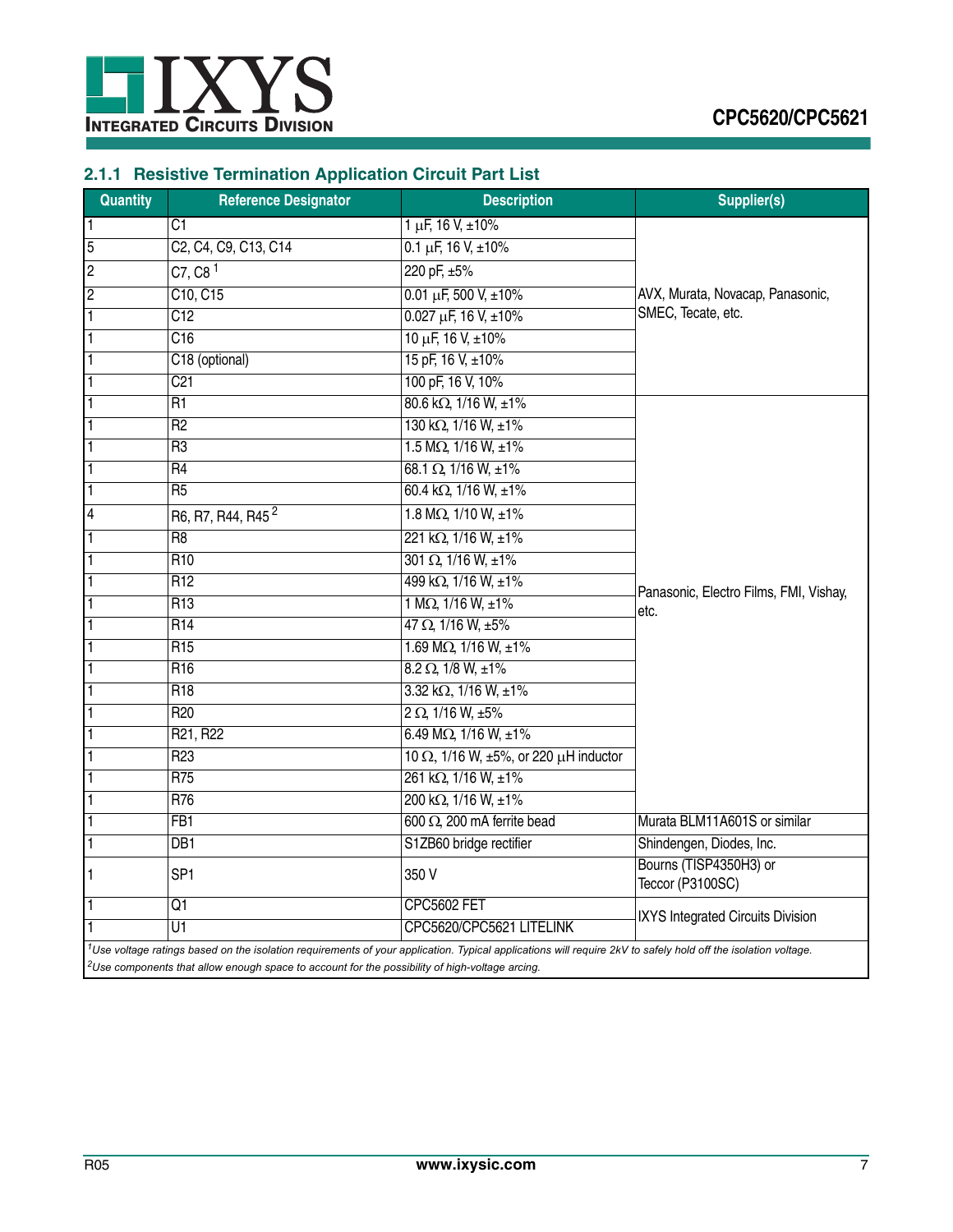![](_page_7_Picture_0.jpeg)

#### <span id="page-7-0"></span>**Figure 3. Reactive Termination Application Circuit Schematic**

![](_page_7_Figure_3.jpeg)

NOTE: Unless otherwise noted: Resistor values are in Ohms All resistors are 1%. Capacitor values are in Farads.

<sup>1</sup>This design was tested and found to comply with FCC Part 68 with this *Sidactor. Other compliance requirements may require a different part.* <sup>2</sup>Higher-noise power supplies may require substitution of a 220 μH inductor,<br>Toko 380HB-2215 or similar. See the Power Quality section of IXYS<br>Integrated Circuits Division application note AN-146, Guidelines for *[Effective LITELINK Designs](http://www.clare.com/home/PDFs.nsf/www/an-146.pdf/$File/an-146.pdf) for more information.*

*3RZDC sets the loop-current limit, see ["Setting a Current Limit" on](#page-12-2)  [page 13](#page-12-2). Also see IXYS Integrated Circuits Division's application note AN-146 for heat sinking recommendations for the CPC5602C FET.*

*4Use voltage ratings based on the isolation requirements of your application.*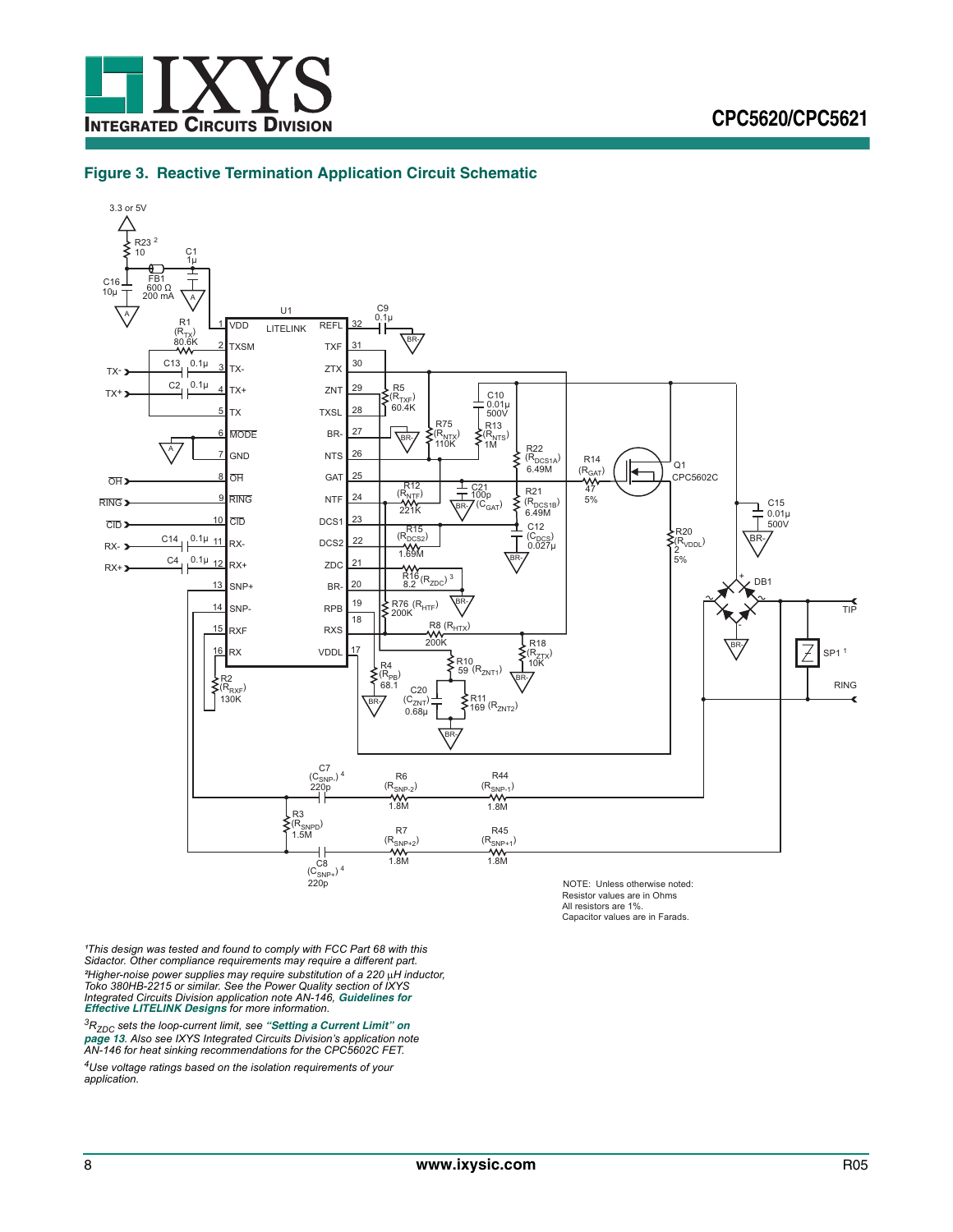![](_page_8_Picture_0.jpeg)

# <span id="page-8-0"></span>**2.1.2 Reactive Termination Application Circuit Part List**

| Quantity       | <b>Reference Designator</b>                                                                                | <b>Description</b>                                                                                                                                                | <b>Supplier</b>                            |
|----------------|------------------------------------------------------------------------------------------------------------|-------------------------------------------------------------------------------------------------------------------------------------------------------------------|--------------------------------------------|
| 1              | C1                                                                                                         | $1 \mu F$ , 16 V, $\pm 10\%$                                                                                                                                      |                                            |
| 5              | C <sub>2</sub> , C <sub>4</sub> , C <sub>9</sub> , C <sub>13</sub> , C <sub>14</sub>                       | $0.1 \mu F$ , 16 V, $\pm 10\%$                                                                                                                                    |                                            |
| $\overline{c}$ | C7, C8 <sup>1</sup>                                                                                        | 220 pF, ±5%                                                                                                                                                       |                                            |
| $\overline{c}$ | C10, C15                                                                                                   | $0.01 \mu F$ , 500 V, ±10%                                                                                                                                        | AVX, Murata, Novacap, Panasonic,           |
| 1              | C <sub>12</sub>                                                                                            | $0.027 \mu F$ , 16 V, ±10%                                                                                                                                        | SMEC, Tecate, etc.                         |
| 1              | C16                                                                                                        | $10 \mu F$ , $16 V$ , $\pm 10\%$                                                                                                                                  |                                            |
|                | C20                                                                                                        | $0.68 \mu F$ , 16 V, $\pm 10\%$                                                                                                                                   |                                            |
|                | C <sub>21</sub>                                                                                            | 100 pF, 16 V, 10%                                                                                                                                                 |                                            |
|                | R1                                                                                                         | 80.6 kΩ, 1/16 W, ±1%                                                                                                                                              |                                            |
|                | $\overline{R2}$                                                                                            | 130 kΩ, 1/16 W, ±1%                                                                                                                                               |                                            |
|                | R <sub>3</sub>                                                                                             | $1.5 M\Omega, 1/16 W, ±1%$                                                                                                                                        |                                            |
|                | $\overline{R4}$                                                                                            | $68.1 \Omega$ , 1/16 W, ±1%                                                                                                                                       |                                            |
|                | $\overline{R5}$                                                                                            | 60.4 kΩ, 1/16 W, ±1%                                                                                                                                              |                                            |
| 4              | R6, R7, R44, R45 <sup>2</sup>                                                                              | 1.8 M $\Omega$ , 1/10 W, ±1%                                                                                                                                      |                                            |
|                | R <sub>8</sub>                                                                                             | 200 kΩ, 1/16 W, ±1%                                                                                                                                               |                                            |
|                | R <sub>10</sub>                                                                                            | $59 \Omega$ , $1/16 W$ , $\pm 1\%$                                                                                                                                |                                            |
|                | <b>R11</b>                                                                                                 | $169 \Omega$ , $1/16 W$ , $\pm 1\%$                                                                                                                               |                                            |
|                | R <sub>12</sub>                                                                                            | 221 kΩ, 1/16 W, ±1%                                                                                                                                               | Panasonic, Electro Films, FMI, Vishay,     |
|                | R <sub>13</sub>                                                                                            | 1 M $\Omega$ , 1/16 W, $\pm 1\%$                                                                                                                                  | etc.                                       |
|                | R <sub>14</sub>                                                                                            | $47 \Omega$ , $1/16 W$ , $\pm 5\%$                                                                                                                                |                                            |
|                | R <sub>15</sub>                                                                                            | 1.69 M $\Omega$ , 1/16 W, $\pm$ 1%                                                                                                                                |                                            |
|                | R <sub>16</sub>                                                                                            | $8.2 \Omega$ , $1/8$ W, $\pm 1\%$                                                                                                                                 |                                            |
|                | R <sub>18</sub>                                                                                            | $10 \text{ k}\Omega$ , $1/16 \text{ W}$ , $\pm 1\%$                                                                                                               |                                            |
|                | R <sub>20</sub>                                                                                            | $2 \Omega$ , 1/16 W, $\pm 5\%$                                                                                                                                    |                                            |
|                | R21, R22                                                                                                   | 6.49 M $\Omega$ , 1/16 W, $\pm$ 1%                                                                                                                                |                                            |
|                | R <sub>23</sub>                                                                                            | 10 $\Omega$ , 1/16 W, ±5%, or 220 $\mu$ H inductor                                                                                                                |                                            |
|                | R75                                                                                                        | 110 k $\Omega$ , 1/16 W, ±1%                                                                                                                                      |                                            |
|                | R76                                                                                                        | 200 kΩ, 1/16 W, ±1%                                                                                                                                               |                                            |
|                | FB <sub>1</sub>                                                                                            | 600 $\Omega$ , 200 mA ferrite bead                                                                                                                                | Murata BLM11A601S or similar               |
| 1              | DB1                                                                                                        | S1ZB60 bridge rectifier                                                                                                                                           | Shindengen, Diodes, Inc.                   |
| 1              | SP <sub>1</sub>                                                                                            | 350 V                                                                                                                                                             | Bourns (TISP4350H3) or<br>Teccor (P3100SC) |
| 1              | $\overline{Q1}$                                                                                            | <b>CPC5602 FET</b>                                                                                                                                                |                                            |
|                | U1                                                                                                         | CPC5620/CPC5621 LITELINK                                                                                                                                          | IXYS Integrated Circuits Division          |
|                | <sup>2</sup> Use components that allow enough space to account for the possibility of high-voltage arcing. | $^1$ Use voltage ratings based on the isolation requirements of your application. Typical applications will require 2kV to safely hold off the isolation voltage. |                                            |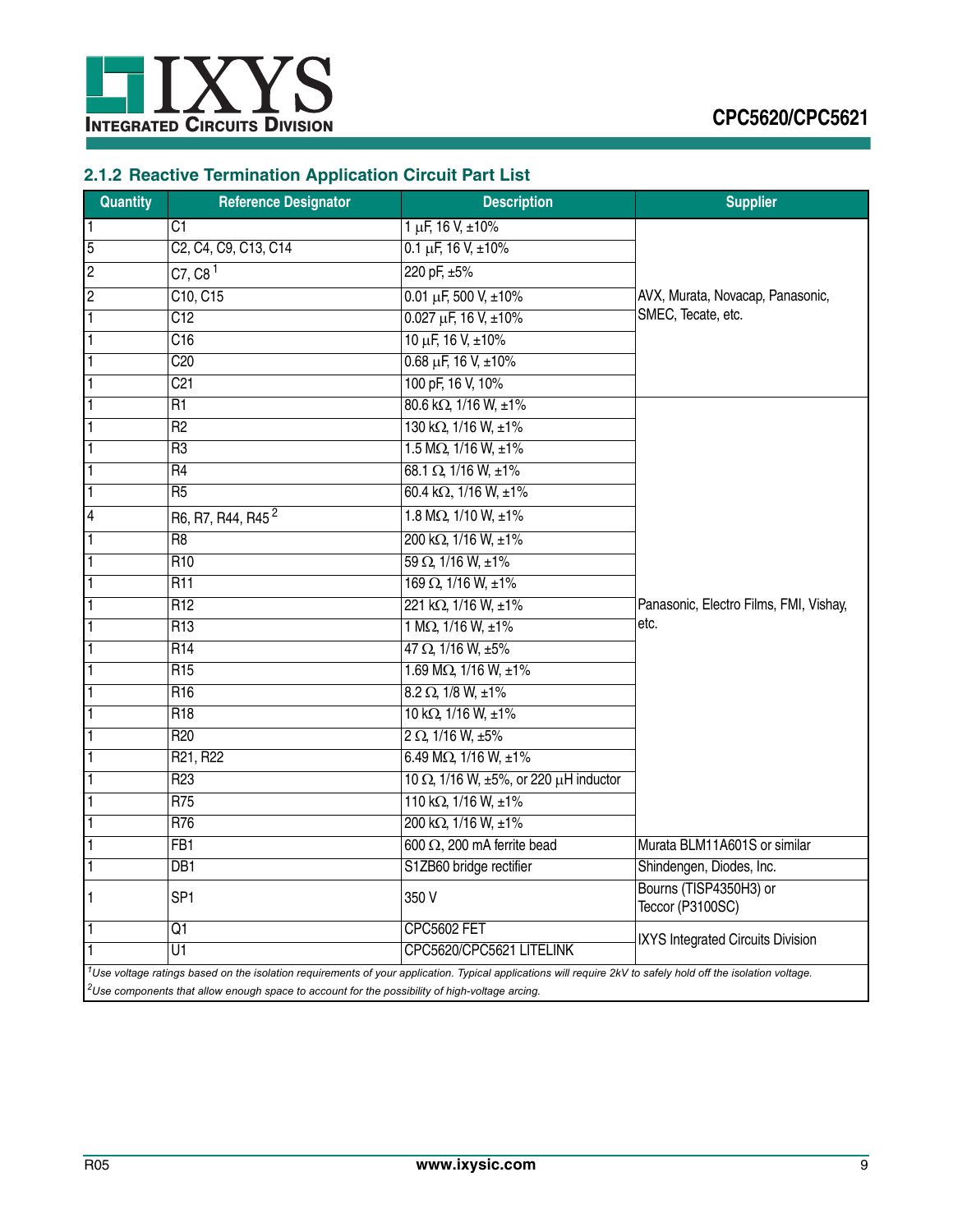![](_page_9_Picture_0.jpeg)

# <span id="page-9-0"></span>**3. Using LITELINK**

As a full-featured telephone line interface, LITELINK performs the following functions:

- **•** DC termination and V/I slope control
- **•** AC impedance control
- **•** 2-wire to 4-wire conversion (hybrid)
- **•** Current limiting
- **•** Ringing signal reception
- **•** Caller ID signaling reception
- **•** Switch hook

LITELINK can accommodate specific application features without sacrificing basic functionality and performance. Application features include, but are not limited to:

- **•** High transmit power operation
- **•** Pulse dialing
- **•** Ground start
- **•** Loop start
- **•** Parallel telephone off-hook detection (line intrusion)
- **•** Battery reversal detection
- **•** Line presence detection
- **•** World-wide programmable operation

This section of the data sheet describes LITELINK operation in standard configuration for usual operation. IXYS Integrated Circuits Division offers additional application information on-line **[\(see Section 5](#page-13-2)  [on page 14\)](#page-13-2)**. These include information on the following topics:

- **•** Circuit isolation considerations
- **•** Optimizing LITELINK performance
- **•** Data Access Arrangement architecture
- **•** LITELINK circuit descriptions
- **•** Surge protection
- **•** EMI considerations

Other specific application materials are also referenced in this section as appropriate.

# <span id="page-9-1"></span>**3.1 Switch Hook Control (On-hook and Off-hook States)**

LITELINK operates in one of two conditions, on-hook and off-hook. In the on-hook condition the telephone line is available for calls. In the off-hook condition the telephone line is engaged. The  $\overline{OH}$  control input is used to place LITELINK in one of these two states.

With  $\overline{OH}$  high, LITELINK is on-hook and ready to make or receive a call. While on-hook, the CID control is used to select between passing the caller-ID tones from Tip and Ring to the RX+ and RX- outputs and the ringing detect function. Setting CID to a logic low enables the CID path while placing CID to a logic high configures the LITELINK to detect ringing.

Asserting  $\overline{OH}$  low causes LITELINK to answer or originate a call by entering the off-hook state. In the off-hook state, loop current flows through LITELINK.

# <span id="page-9-2"></span>**3.2 On-hook Operation: OH=1**

The LITELINK application circuit leakage current is less than 10  $\mu$ A with 100 V across ring and tip, equivalent to greater than 10 M $\Omega$  on-hook resistance.

## <span id="page-9-3"></span>**3.2.1 Ringing Signal Reception via the Snoop Circuit**

In the on-hook state (OH and CID not asserted), an internal multiplexer turns on the snoop circuit. This circuit monitors the telephone line for two conditions; an incoming ring signal, and caller ID data bursts.

Refer to the application schematic diagram (see **[Figure](#page-5-2)  [2. on page 6](#page-5-2)**). C7 (CSNP-) and C8 (CSNP+) provide a high-voltage isolation barrier between the telephone line and SNP- and SNP+ on the LITELINK while coupling AC signals to the snoop amplifier. The snoop circuit "snoops" the telephone line continuously while drawing no current. In the LITELINK, ringing signals are compared to a threshold. The comparator output forms the RING signal output from LITELINK. This signal must be qualified by the host system as a valid ringing signal. A low level on RING indicates that the LITELINK ring signal threshold has been exceeded.

For the CPC5620 (with the half-wave ring detector), the frequency of the RING output follows the frequency of the ringing signal from the central office (CO), typically 20 Hz. The RING output of the CPC5621 (with the full-wave ring detector) is twice the ringing signal frequency.

Hysteresis is employed in the LITELINK ring detector circuit to provide noise immunity. The set-up of the ring detector comparator causes RING output pulses to remain low for most of the ringing signal half-cycle. The RING output returns high for the entire negative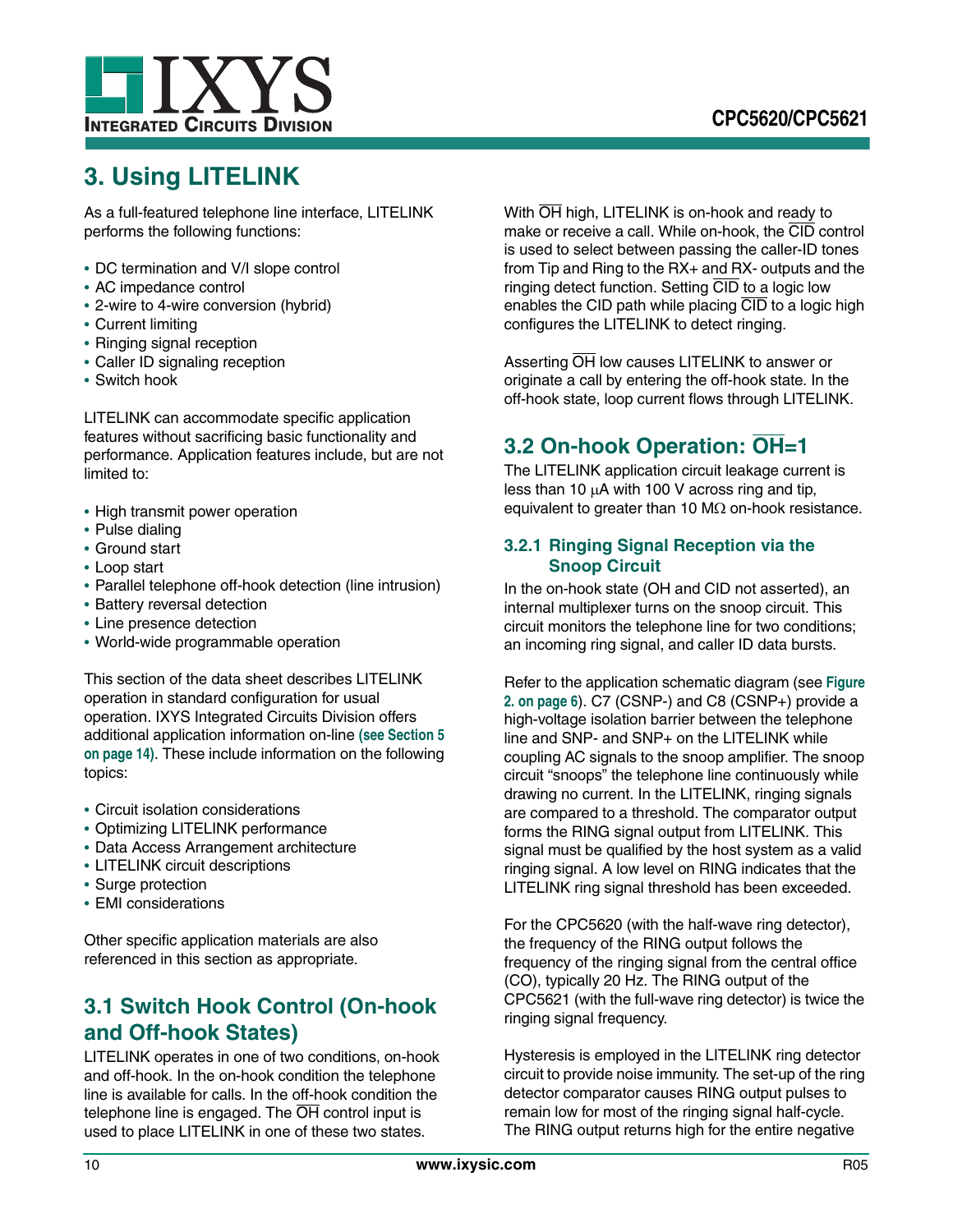![](_page_10_Picture_0.jpeg)

half-cycle of the ringing signal for the CPC5620. For the CPC5621, the RING output returns high for a short period near the zero-crossing of the ringing signal before returning low during the positive half-cycle. For both the CPC5620 and CPC5621, the RING output remains high between ringing signal bursts.

The ringing detection threshold depends on the values of R3 (R<sub>SNPD</sub>), R6 & R44 (R<sub>SNP-</sub>), R7 & R45 (R<sub>SNP+</sub>), C7 ( $C_{SNP}$ ), and C8 ( $C_{SNP+}$ ). The value of these components shown in the application circuits are recommended for typical operation. The ringing detection threshold can be changed according to the following formula:

$$
V_{RINGPK} = \left(\frac{750 mV}{R_{SNPD}}\sqrt{\left[(R_{SNP_{TOTAL}}+R_{SNPD})^2+\frac{1}{\left(\pi f_{RING}C_{SNP}\right)^2}\right]}
$$

Where:

- $R_{SNPD}$  = R3 in the application circuits shown in this data sheet.
- RSNP $_{\text{TOTAL}}$  = the total of R6, R7, R44, and R45 in the application circuits shown in this data sheet.
- $C_{SNP}$  = C7 = C8 in the application circuits shown in this data sheet.
- And  $f_{\text{RING}}$  is the frequency of the ringing signal.

IXYS Integrated Circuits Division Application Note AN-117 **[Customize Caller ID Gain and Ring Detect Voltage](http://www.clare.com/home/PDFs.nsf/www/calc5610.xls/$File/calc5610.xls)  [Threshold](http://www.clare.com/home/PDFs.nsf/www/calc5610.xls/$File/calc5610.xls)** is a spreadsheet for trying different component values in this circuit. Changing the ringing detection threshold will also change the caller ID gain and the timing of the polarity reversal detection pulse, if used.

## <span id="page-10-0"></span>**3.2.2 Polarity Reversal Detection with CPC5621 in On-hook State**

The full-wave ringing detector in the CPC5621 makes it possible to detect on-hook tip and ring polarity reversal using the RING output. When the polarity of tip and ring reverses, a pulse on RING indicates the event. Your system logic must be able to discriminate this single pulse of approximately 1 msec (using the recommended snoop circuit external components) from a valid ringing signal.

## <span id="page-10-1"></span>**3.2.3 On-hook Caller ID Signal Reception**

On-hook caller ID (CID) signals are processed by LITELINK by coupling the CID data burst through the snoop circuit to the LITELINK RX outputs under control of the CID pin. In North America, CID data signals are typically sent between the first and second ringing signal.

In North American applications, follow these steps to receive on-hook caller ID data via the LITELINK RX outputs:

- 1. Detect the first ringing signal outputs on RING.
- 2. Assert CID low.
- 3. Process the CID data from the RX outputs.
- 4. De-assert CID (high or floating).

Note: Taking LITELINK off-hook (via the OH pin) disconnects the snoop path from both the receive outputs and the RING output, regardless of the state of the CID pin.

CID gain from tip and ring to RX+ and RX- is determined by:

$$
GAIN_{CID}(dB) = 20 \log \left[\frac{6 R_{SNPD}}{\sqrt{\left[\left(R_{SNP_{TOTAL}}+R_{SNPD}\right)^2 + \frac{1}{\left(\pi f C_{SNP}\right)^2}\right]}}\right]
$$

Where:

- $R_{SNPD}$  = R3 in the application circuits in this data sheet
- $RSNP_{\text{TOTAI}}$  = the total of R6, R7, R44, and R45 in the application circuits in this data sheet
- $C_{SNP}$  =  $C7$  =  $C8$  in the application circuits in this data sheet
- and where f is the frequency of the CID signal

The recommended components in the application circuit yield a gain 0.27 dB at 2000 Hz. IXYS Integrated Circuits Division Application Note AN-117 **[Customize Caller ID Gain and Ring Detect Voltage Threshold](http://www.clare.com/home/PDFs.nsf/www/calc5610.xls/$File/calc5610.xls)** is a spreadsheet for trying different component values in this circuit. Changing the CID gain will also change the ring detection threshold and the timing of the polarity reversal detection pulse, if used.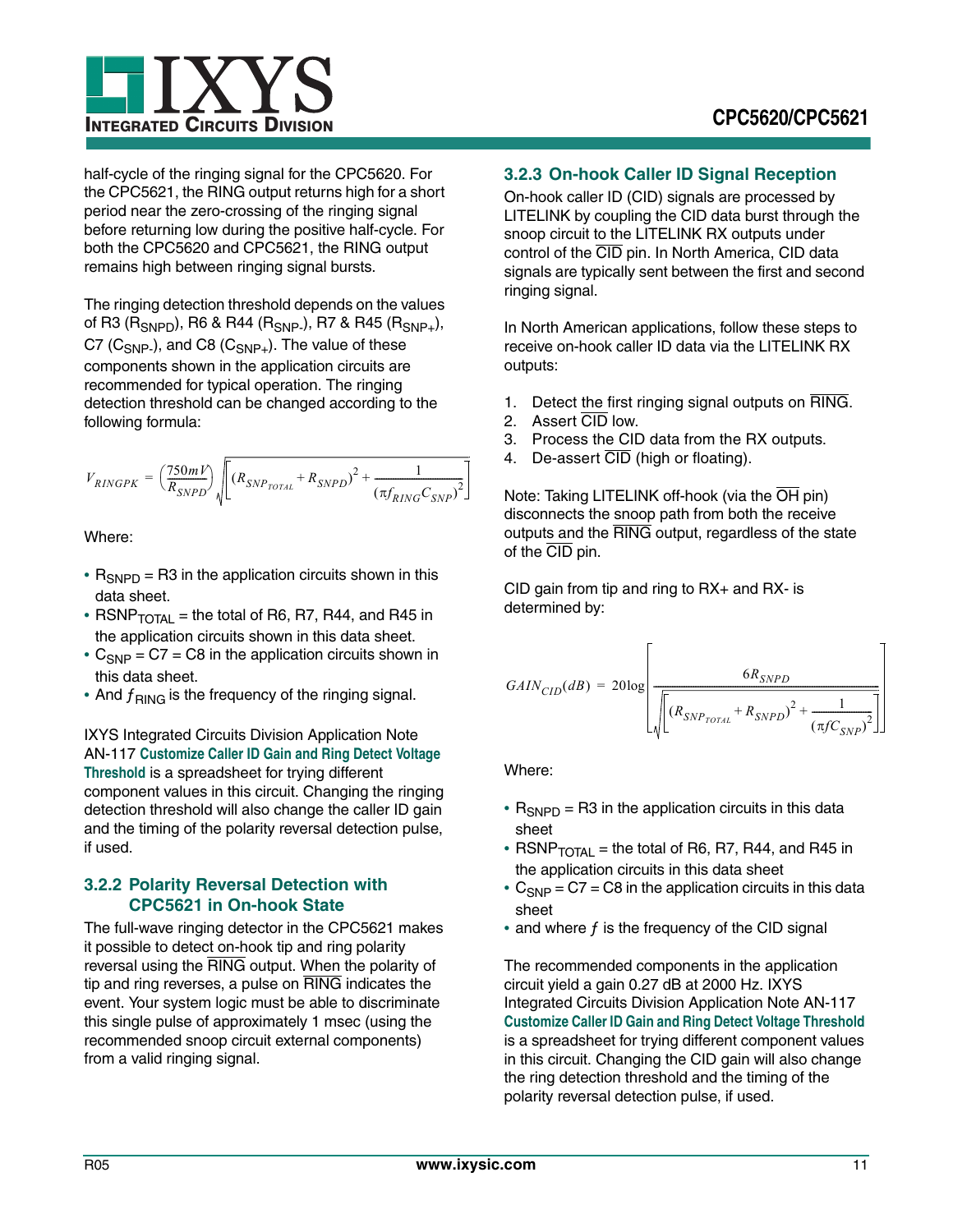![](_page_11_Picture_0.jpeg)

For single-ended receive applications where only one RX output is used, the snoop circuit gain can be adjusted back to 0 dB by changing the value of the snoop series resistors R6, R7, R44 and R45 from 1.8M $\Omega$  to 715k $\Omega$ . This change results in negligible modification to the ringing detect threshold.

# <span id="page-11-0"></span>**3.3 Off-Hook Operation: OH=0**

## <span id="page-11-1"></span>**3.3.1 Receive Signal Path**

Signals to and from the telephone network appear on the tip and ring connections of the application circuit. Receive signals are extracted from transmit signals by the LITELINK two-wire to four-wire hybrid. Next, the receive signal is converted to infrared light by the receive photodiode amplifier and receive path LED. The intensity of the light is modulated by the receive signal and coupled across the electrical isolation barrier by a reflective dome.

On the equipment's low voltage side of the barrier, the receive signal is converted by a photodiode into a photocurrent. The photocurrent, a linear representation of the receive signal, is amplified and converted to a differential voltage output on RX+ and RX-.

Variations in gain are controlled to within  $\pm 0.4$  dB by factory gain trim, which sets the output to unity gain.

To accommodate single-supply operation, LITELINK includes a small DC bias on the RX outputs of  $1.0V_{DC}$ . Most applications should AC couple the RX outputs as shown in Figure [4](#page-11-3).

LITELINK may be used for differential or single-ended output as shown in Figure [4.](#page-11-3) Single-ended use will produce 6 dB less signal output amplitude. Do not exceed 0 dBm into 600  $\Omega$  (2.2 V<sub>P-P</sub>) signal input with the standard application circuit. See application note AN-157, **[Increased LITELINK III Transmit Power](http://www.clare.com/home/PDFs.nsf/www/an-157.pdf/$File/an-157.pdf)** for more information.

## <span id="page-11-3"></span>**Figure 4. Differential and Single-ended Receive Path Connections to LITELINK**

![](_page_11_Figure_11.jpeg)

## <span id="page-11-2"></span>**3.3.2 Transmit Signal Path**

Connect transmit signals from the low-voltage side equipment to the TX+ and TX- pins of LITELINK. Do not exceed a signal level of 0 dBm in 600  $\Omega$  (or 2.2  $V_{\text{P-P}}$ ). Differential transmit signals are converted to single-ended signals in LITELINK. The signal is coupled to the transmit photodiode amplifier in a similar manner to the receive path. See application note AN-157, **[Increased LITELINK III Transmit Power](http://www.clare.com/home/PDFs.nsf/www/an-157.pdf/$File/an-157.pdf)** for more information.

The output of the photodiode amplifier is coupled to a voltage-to-current converter via a transconductance

stage where the transmit signal modulates the telephone line loop current. As in the receive path, gain is set to unity at the factory, limiting insertion loss variation to  $\pm 0.4$  dB.

Differential and single-ended transmit signals into LITELINK should not exceed a signal level of 0 dBm referenced to 600  $\Omega$  (or 2.2 V<sub>P-P</sub>). For output power levels above 0dBm consult the application note AN-157, **[Increased LITELINK III Transmit Power](http://www.clare.com/home/PDFs.nsf/www/an-157.pdf/$File/an-157.pdf)** for more information.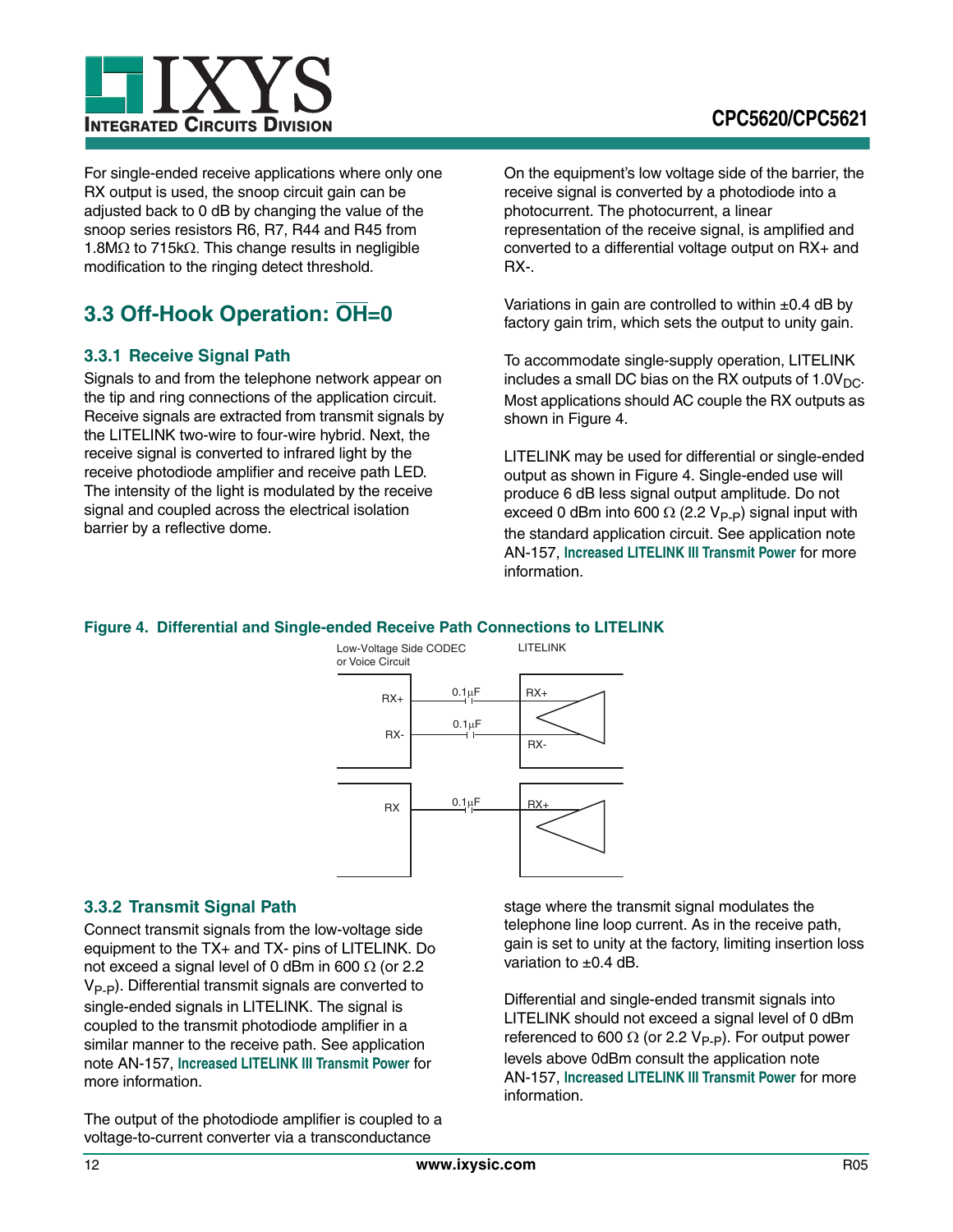![](_page_12_Picture_0.jpeg)

#### **Figure 5. Differential and Single-ended Transmit Path Connections to LITELINK**

![](_page_12_Figure_3.jpeg)

# <span id="page-12-0"></span>**3.4 Start-up Requirements**

OH must be de-asserted (set logic high) once after power-up for at least 50ms to transfer internal gain trim values within LITELINK. This would be normal operation in most applications. Failure to comply with this requirement will result in transmission gain errors and possibly distortion.

# <span id="page-12-1"></span>**3.5 DC Characteristics**

The CPC5620 and CPC5621 are designed for worldwide application, including use under the requirements of TBR-21. The ZDC, DCS1, and DCS2 pins control the VI slope characteristics of LITELINK. Selecting appropriate resistor values for  $R_{ZDC}$  (R16) and  $R<sub>DCS</sub>$  (R15) in the provided application circuits assure compliance with DC requirements.

### <span id="page-12-2"></span>**3.5.1 Setting a Current Limit**

LITELINK includes a telephone line current limit feature that is selectable by choosing the desired value for  $R_{ZDC}$  (R16) using the following formula:

$$
I_{CL}Amps = \frac{1V}{R_{ZDC}} + 0.008A
$$

IXYS Integrated Circuits Division recommends using 8.2  $\Omega$  for R<sub>ZDC</sub> for most applications, limiting telephone line current to 130 mA.

Whether using the recommended value above or when setting  $R_{ZDC}$  higher for a lower loop current limit refer to the guidelines for FET thermal management provided in AN-146, **[Guidelines for Effective](http://www.clare.com/home/PDFs.nsf/www/an-146.pdf/$File/an-146.pdf)  [LITELINK Designs](http://www.clare.com/home/PDFs.nsf/www/an-146.pdf/$File/an-146.pdf)**.

# <span id="page-12-3"></span>**3.6 AC Characteristics**

## <span id="page-12-4"></span>**3.6.1 Resistive Termination Applications**

North American and Japanese telephone line AC termination requirements are met with a resistive 600  $\Omega$  AC termination. Receive termination is applied to the LITELINK ZNT pin (pin 29) as a 301  $\Omega$  resistor,  $R_{ZNT}$  (R10).

### <span id="page-12-5"></span>**3.6.2 Reactive Termination Applications**

Many countries use a single-pole complex impedance to model the telephone network transmission line characteristic impedance as shown in the table below.

|  |  |  | <b>Line Impedance Model</b> |
|--|--|--|-----------------------------|
|--|--|--|-----------------------------|

|                        |                      | <b>Australia</b> | <b>China</b> | <b>TBR 21</b>   |
|------------------------|----------------------|------------------|--------------|-----------------|
| $R_{s}$                | $R_{\rm S}$          | $220 \Omega$     | $200 \Omega$ | 270 $\Omega$    |
|                        | <b>R<sub>P</sub></b> | $820 \Omega$     | 680 $\Omega$ | 750 $\, \Omega$ |
| $R_{\rm p}$<br>$C_{p}$ | С <sub>Р</sub>       | 120 nF           | 100 nF       | 150 nF          |

Proper gain and termination impedance circuits for a complex impedance requires the use of complex network on ZNT as shown in the **["Reactive Termination](#page-7-0)  [Application Circuit Schematic" on page 8](#page-7-0)**.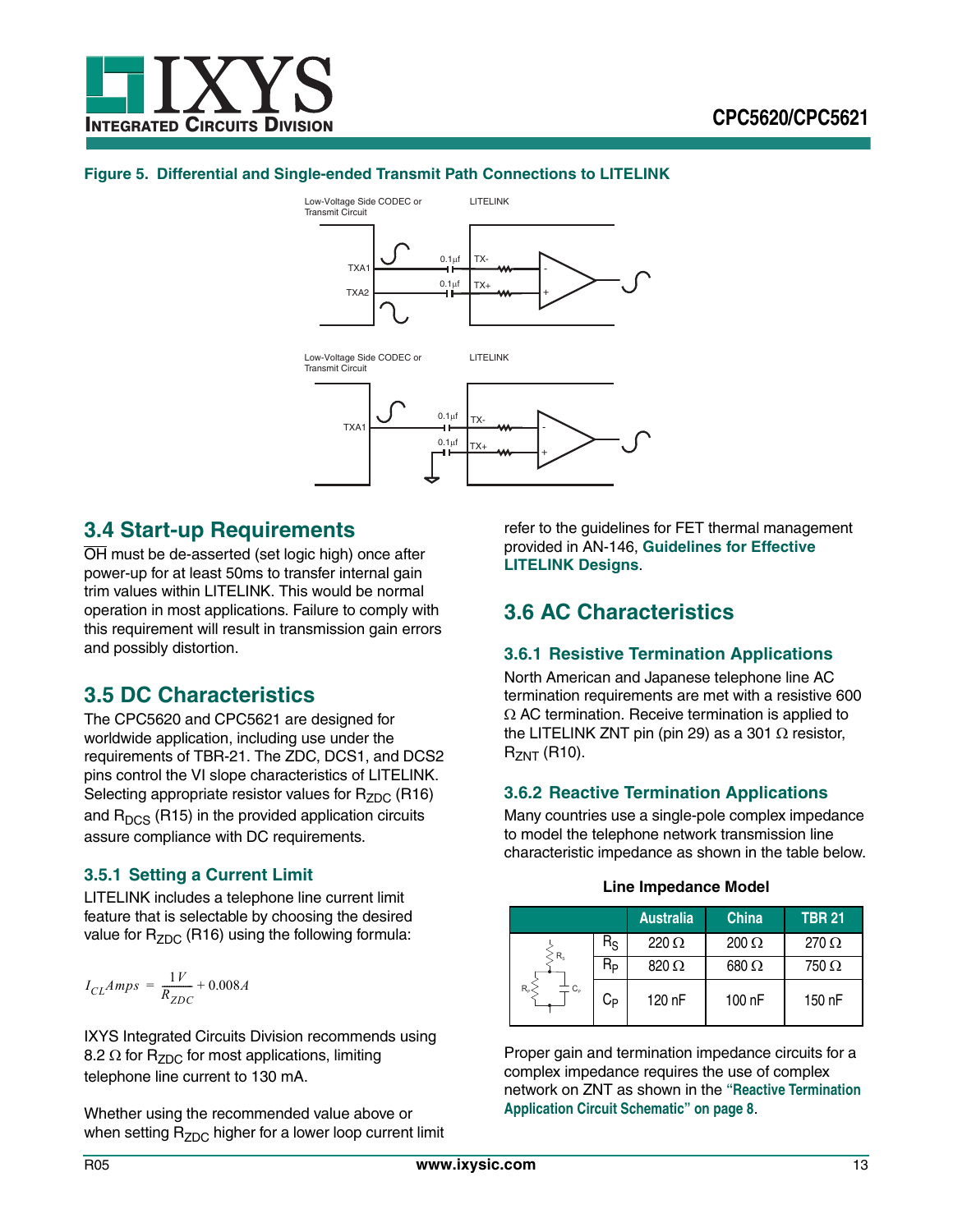![](_page_13_Picture_0.jpeg)

![](_page_13_Picture_1.jpeg)

## <span id="page-13-0"></span>**3.6.3 Mode Pin Usage**

Assert the MODE pin low to introduce a 7 dB pad into the transmit path and add 7 dB of gain to the receive path. These changes compensate for the gain changes made to the transmit and receive paths in reactive termination implementations.

# <span id="page-13-1"></span>**4. Regulatory Information**

LITELINK III can be used to build products that comply with the requirements of TIA/EIA/IS-968 (formerly FCC part 68), FCC part 15B, TBR-21, EN60950, UL1950, EN55022B, IEC950/IEC60950, CISPR22B, EN55024, and many other standards. LITELINK provides supplementary isolation. Metallic surge requirements are met through the inclusion of a Sidactor in the application circuit. Longitudinal surge protection is provided by LITELINK's optical barrier technology and the use of high-voltage components in the application circuit as needed.

# <span id="page-13-2"></span>**5. LITELINK Design Resources**

The IXYS Integrated Circuits Division web site has a wealth of information useful for designing with LITELINK, including application notes and reference designs that already meet all applicable regulatory requirements. See the following links:

### **[LITELINK datasheets and reference designs](http://www.clare.com/Products/LITELINK.htm)**

Application note AN-117 **[Customize Caller ID Gain](http://www.clare.com/home/PDFs.nsf/www/calc5610.xls/$File/calc5610.xls)  [and Ring Detect Voltage Threshold](http://www.clare.com/home/PDFs.nsf/www/calc5610.xls/$File/calc5610.xls)**

Application note AN-146, **[Guidelines for Effective](http://www.clare.com/home/PDFs.nsf/www/an-146.pdf/$File/an-146.pdf)  [LITELINK Designs](http://www.clare.com/home/PDFs.nsf/www/an-146.pdf/$File/an-146.pdf)**

Application note AN-152 **[LITELINK II to LITELINK III](http://www.clare.com/home/pdfs.nsf/www/an-152.pdf/$file/an-152.pdf)  [Design Conversion](http://www.clare.com/home/pdfs.nsf/www/an-152.pdf/$file/an-152.pdf)**

Application note AN-155 **[Understanding LITELINK](http://www.clare.com/home/pdfs.nsf/www/an-155.pdf/$file/an-155.pdf)  [Display Feature Signal Routing and Applications](http://www.clare.com/home/pdfs.nsf/www/an-155.pdf/$file/an-155.pdf)** Insertion loss with MODE de-asserted and the resistive termination application circuit is 0 dB. Insertion loss with the reactive termination application circuit and MODE asserted is also 0 dB.

The information provided in this document is intended to inform the equipment designer but it is not sufficient to assure proper system design or regulatory compliance. Since it is the equipment manufacturer's responsibility to have their equipment properly designed to conform to all relevant regulations, designers using LITELINK are advised to carefully verify that their end-product design complies with all applicable safety, EMC, and other relevant standards and regulations. Semiconductor components are not rated to withstand electrical overstress or electro-static discharges resulting from inadequate protection measures at the board or system level.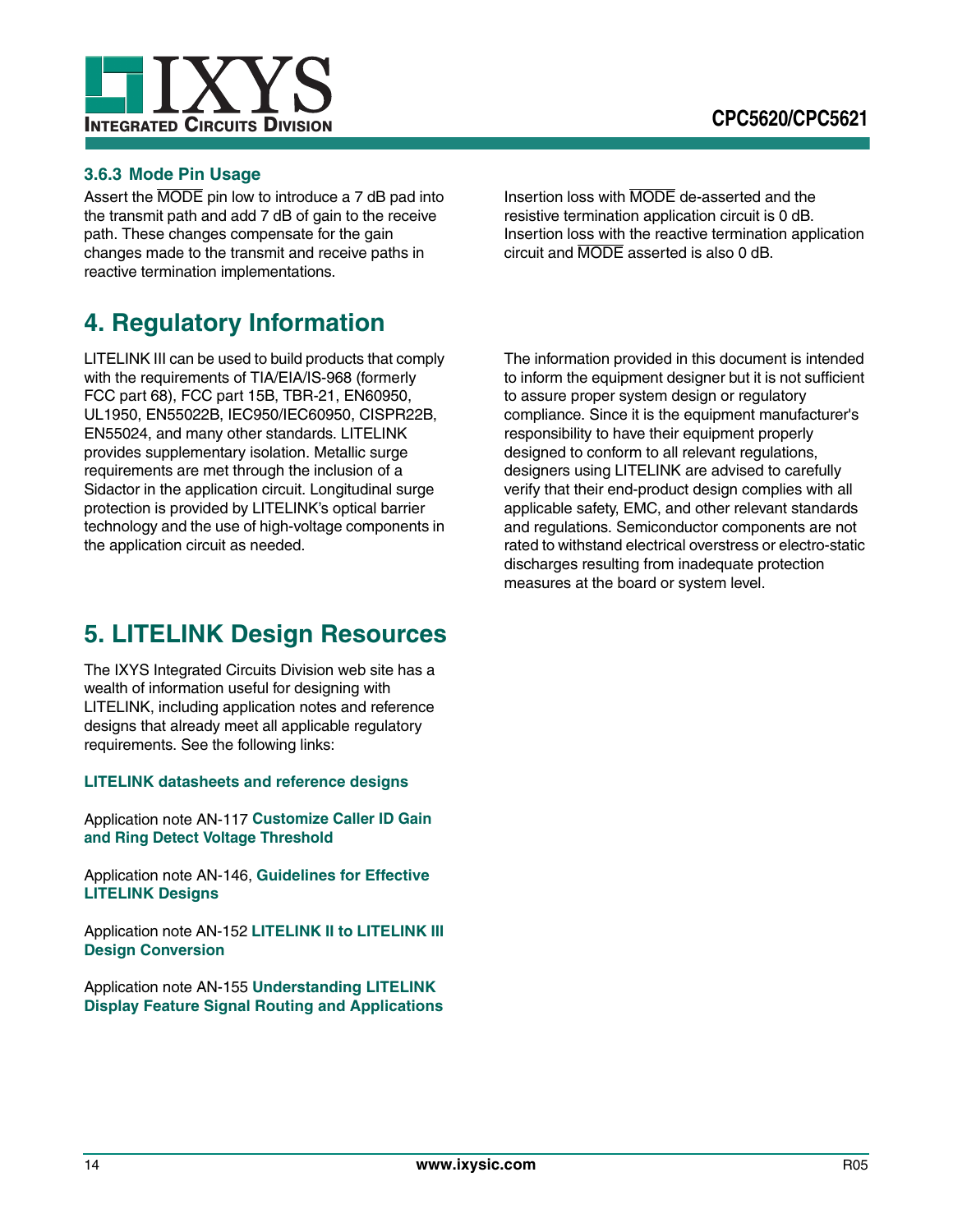![](_page_14_Picture_0.jpeg)

# <span id="page-14-0"></span>**6. LITELINK Performance**

The following graphs show LITELINK performance using the North American application circuit shown in this data sheet.

![](_page_14_Figure_4.jpeg)

![](_page_14_Figure_5.jpeg)

**Figure 7. Transmit Frequency Response at TX**

![](_page_14_Figure_7.jpeg)

![](_page_14_Figure_8.jpeg)

![](_page_14_Figure_9.jpeg)

**Figure 9. Transmit THD on Tip and Ring**

![](_page_14_Figure_11.jpeg)

# **Figure 10.Transhybrid Loss**

![](_page_14_Figure_13.jpeg)

## **Figure 11.Return Loss**

![](_page_14_Figure_15.jpeg)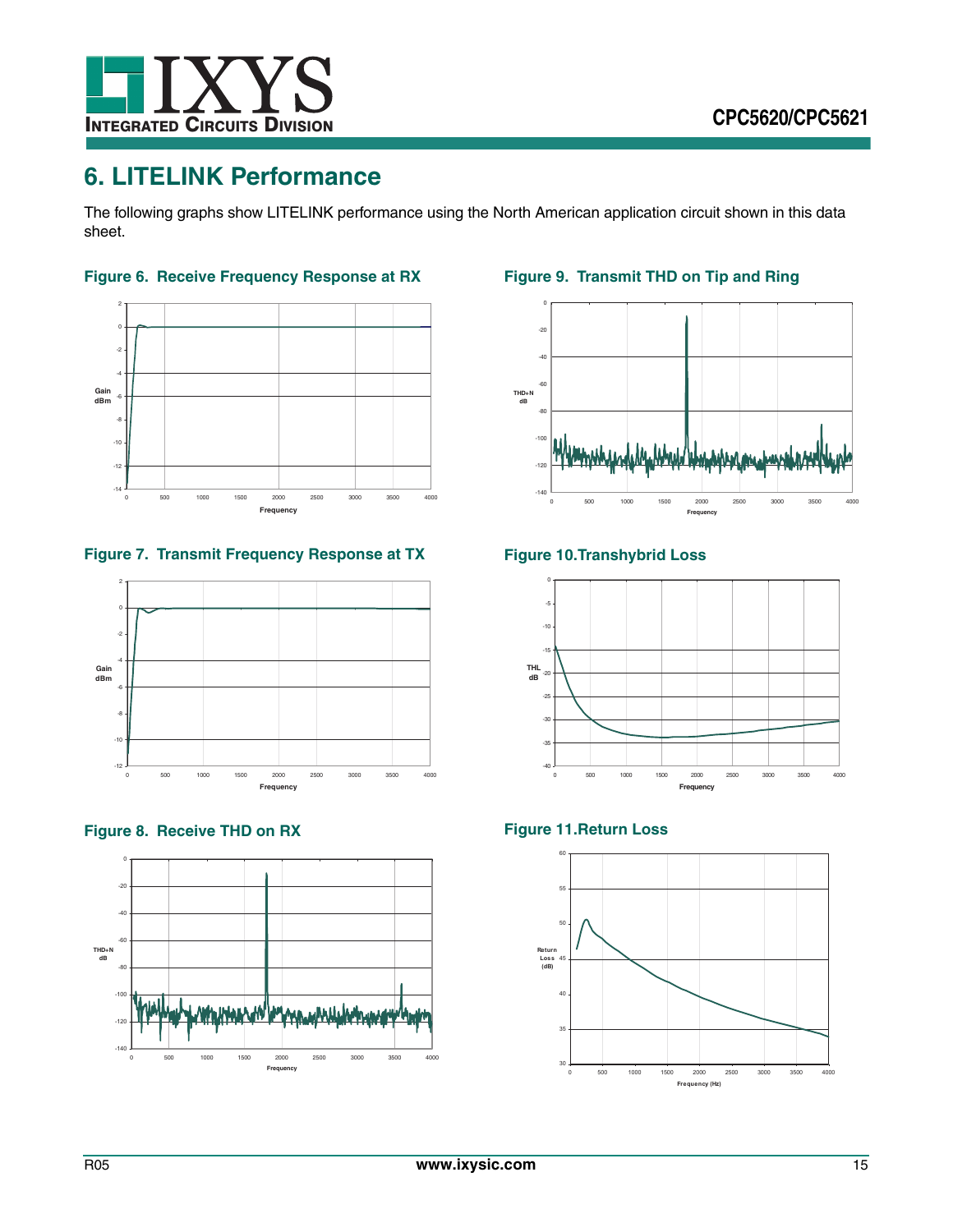![](_page_15_Picture_0.jpeg)

### **Figure 12.Snoop Circuit Frequency Response**

![](_page_15_Figure_3.jpeg)

## **Figure 13.Snoop Circuit THD + N**

![](_page_15_Figure_5.jpeg)

## **Figure 14.Snoop Circuit Common Mode Rejection**

![](_page_15_Figure_7.jpeg)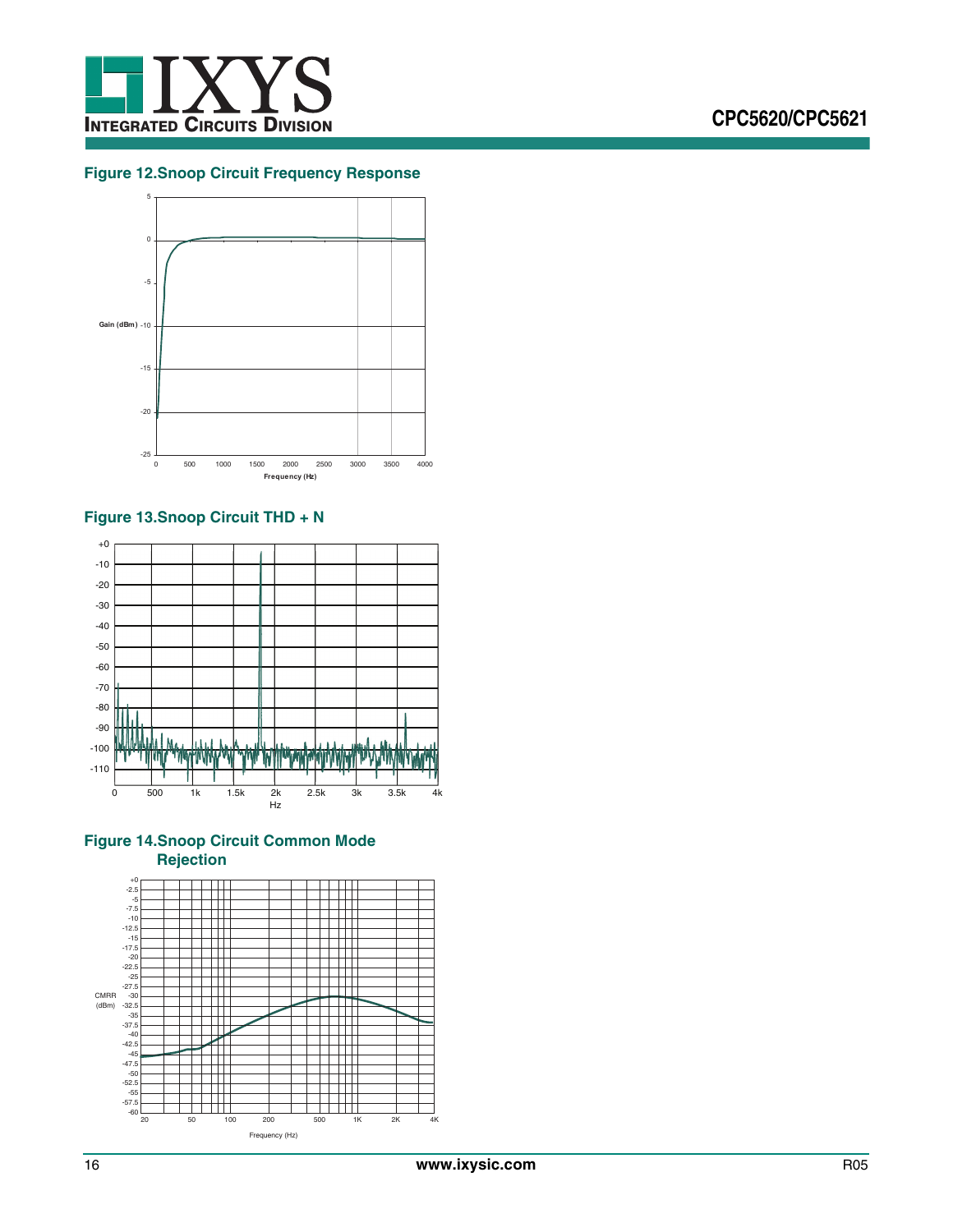![](_page_16_Picture_0.jpeg)

# <span id="page-16-0"></span>**7. Manufacturing Information**

## **7.1 Moisture Sensitivity**

![](_page_16_Picture_4.jpeg)

All plastic encapsulated semiconductor packages are susceptible to moisture ingression. IXYS Integrated Circuits Division classified all of its plastic encapsulated devices for moisture sensitivity according to the latest version of the joint industry standard, **IPC/JEDEC J-STD-020**, in force at the time of product evaluation. We test all of our products to the maximum conditions set forth in the standard, and guarantee

proper operation of our devices when handled according to the limitations and information in that standard as well as to any limitations set forth in the information or standards referenced below.

Failure to adhere to the warnings or limitations as established by the listed specifications could result in reduced product performance, reduction of operable life, and/or reduction of overall reliability.

This product carries a **Moisture Sensitivity Level (MSL) rating** as shown below, and should be handled according to the requirements of the latest version of the joint industry standard **IPC/JEDEC J-STD-033**.

| <b>Device</b>       | <b>Moisture Sensitivity Level (MSL) Rating</b> |
|---------------------|------------------------------------------------|
| CPC5620A / CPC5621A | MSL <sub>3</sub>                               |

### **7.2 ESD Sensitivity**

![](_page_16_Picture_11.jpeg)

This product is **ESD Sensitive**, and should be handled according to the industry standard **JESD-625**.

### **7.3 Reflow Profile**

This product has a maximum body temperature and time rating as shown below. All other guidelines of **J-STD-020** must be observed.

| <b>Device</b>       | <b>Maximum Temperature x Time</b> |
|---------------------|-----------------------------------|
| CPC5620A / CPC5621A | 260°C for 30 seconds              |

#### **7.4 Board Wash**

IXYS Integrated Circuits Division recommends the use of no-clean flux formulations. However, board washing to remove flux residue is acceptable. Since IXYS Integrated Circuits Division employs the use of silicone coating as an optical waveguide in many of its optically isolated products, the use of a short drying bake could be necessary if a wash is used after solder reflow processes. Chlorine-based or Fluorine-based solvents or fluxes should not be used. Cleaning methods that employ ultrasonic energy should not be used

![](_page_16_Picture_18.jpeg)